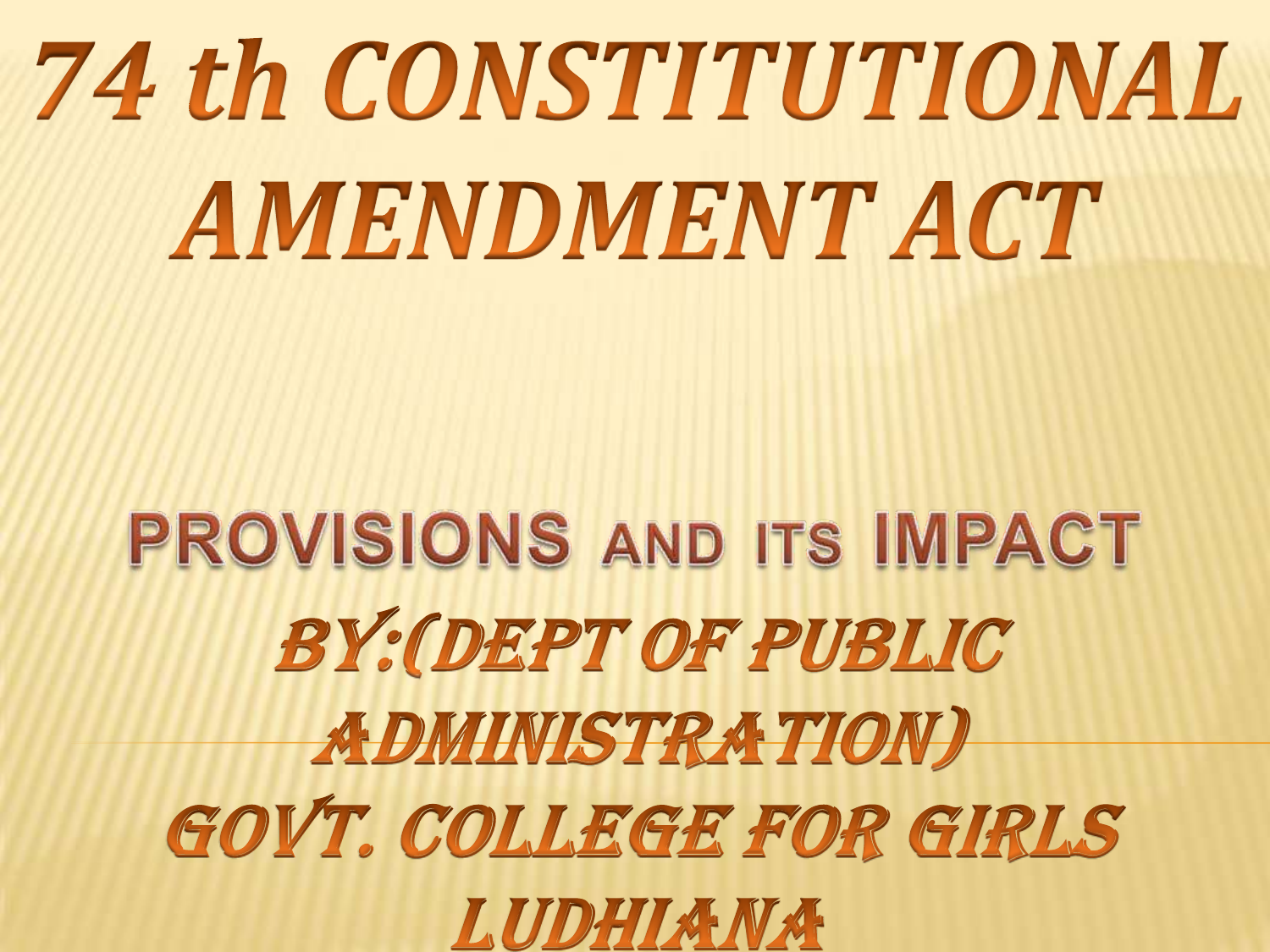# HISTORICAL BACKGROUND

*Historically speaking, the congress government headed by late sh. Rajiv Gandhi took sincere efforts in 1989 to provide status to urban local bodies. So many discussions were also held with the ministers of local self governments and the chief ministers of various states. At least 65th constitution amendment bill was introduced in the parliament in august 1989 but was not passed in the rajya sabha . Subsequently with the change of government at the national level the bill was reviewed and introduced in the lok sabha in 1990. But with the change of government , the bill was lapsed. Due to this lapse , 74th constitutional amendment act was passed .*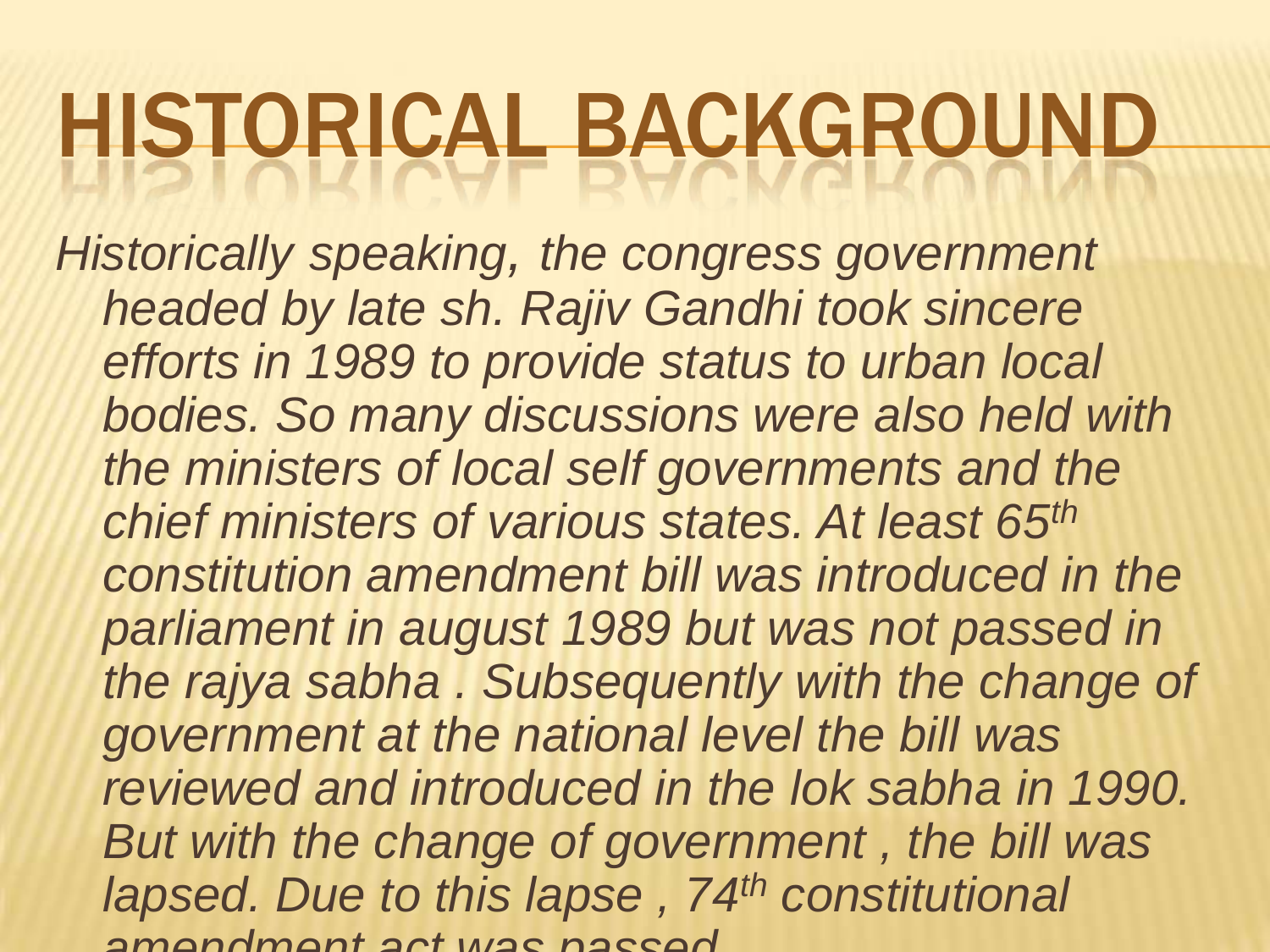## URBAN LOCAL GOVERNMENT AND 74TH CONSTITUTION AMENDMENT

- *In september 1991, the 73rd constitution amendment bill was introduced in Lok Sabha.*
- *The committee consisted of 30 members- 20 from Lok Sabha and 10 from Rajya Sabha.*
- *Sh.K.P Singh Deo was appointed as its chairman.*
- *On the basis of the report of this committee,Lok Sabha passed this amendment on Dec 22 and Rajya Sabha on Dec 23,1993.*
	- *After the president accorded his assent to the bill on april 24,1993 it became 74th constitution amendment act. This act has introduced revolutionary changes in urban*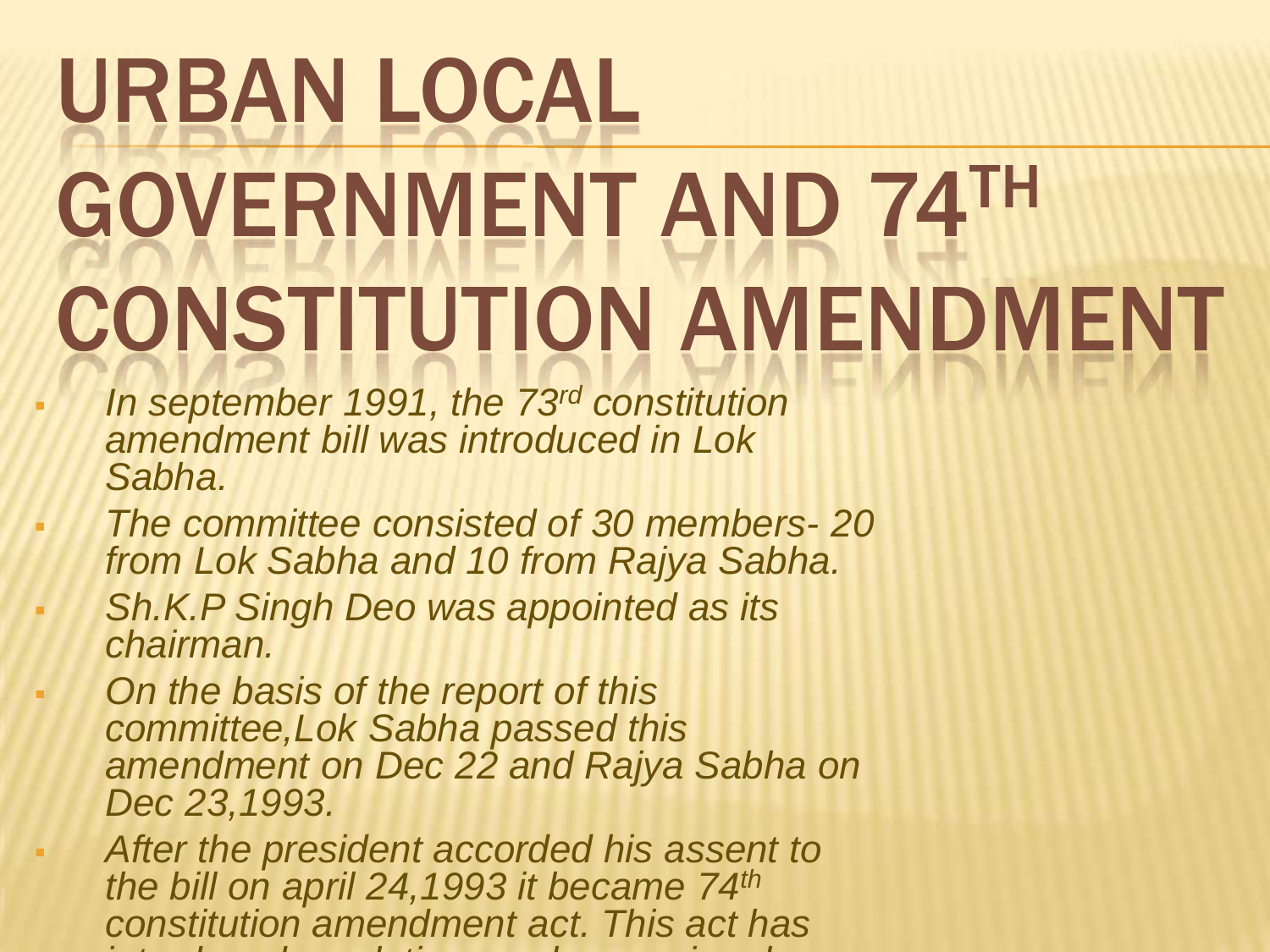# CHARACTERISTICS/FEATURES

### **1. CONSTITUTIONAL SANCTION TO URBAN LOCAL INSTITUTIONS:-**

*By incorporating part 9-A and 12th schedule into the constitution through 74th constitutional amendment , constitutional sanction has been granted to urban local bodies. Part 9-A includes 18 articles from 243 to 243 G relating to composition, functions and powers etc of urban local institutions.*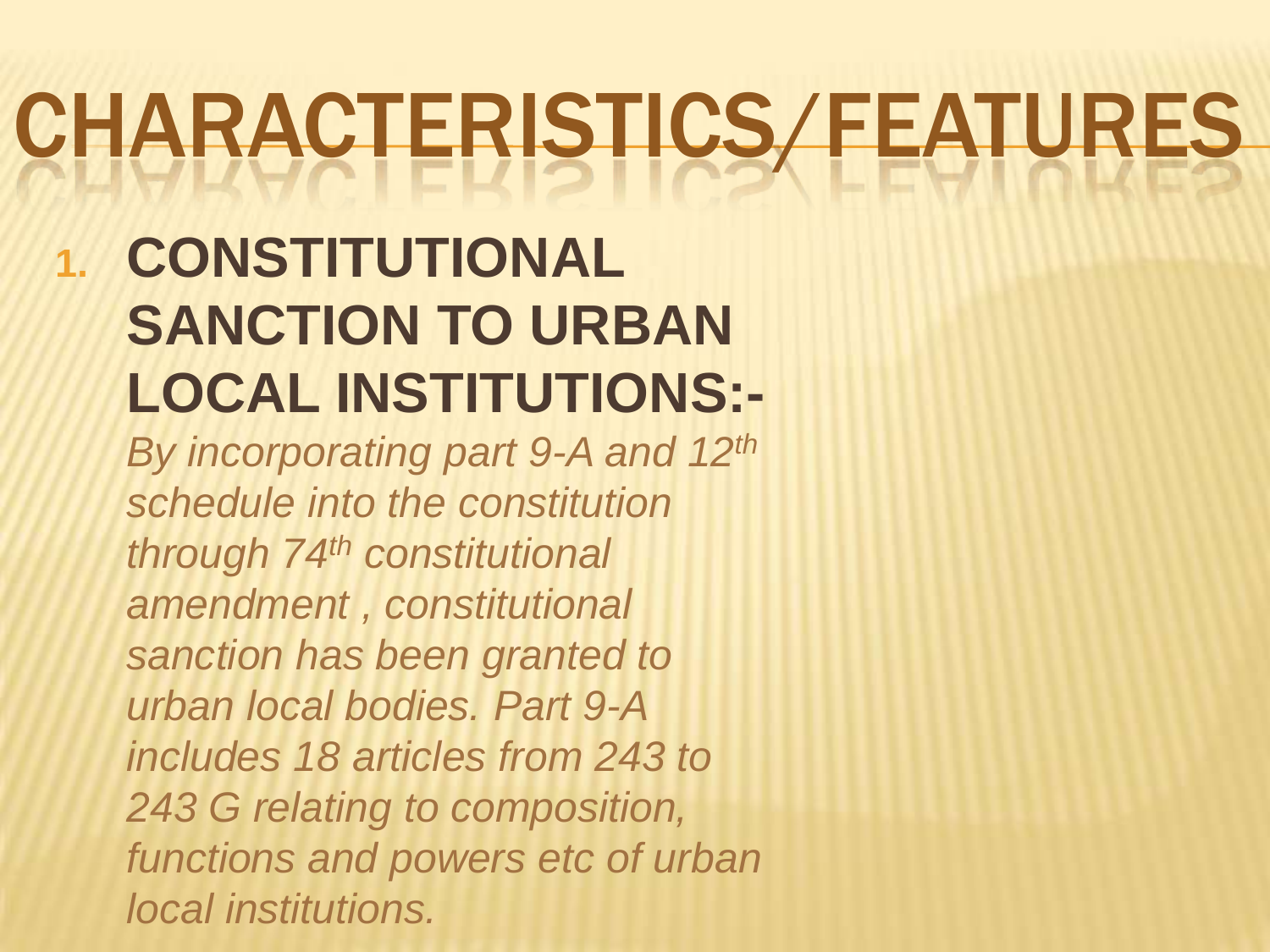#### **COMPOSITION OF MUNICIPALITIES:-** *Under article 243-R,*

*the area of each municipality shall be determined by state government. The area falling in the jurisdiction of each municipality shall be divided into wards and the citizensct shall elect representatives of their wards directly.*

#### **CONSTITUTION OF WARD COMMITTEES:-** *By incorporating article 243-S into the constitution, 74th constitutional amendment provides for the establishment of ward committees in the areas of those municipalities whose area has population of 3lakh or more. The state legislature is empowered to determine the composition and jurisdiction of ward committees.*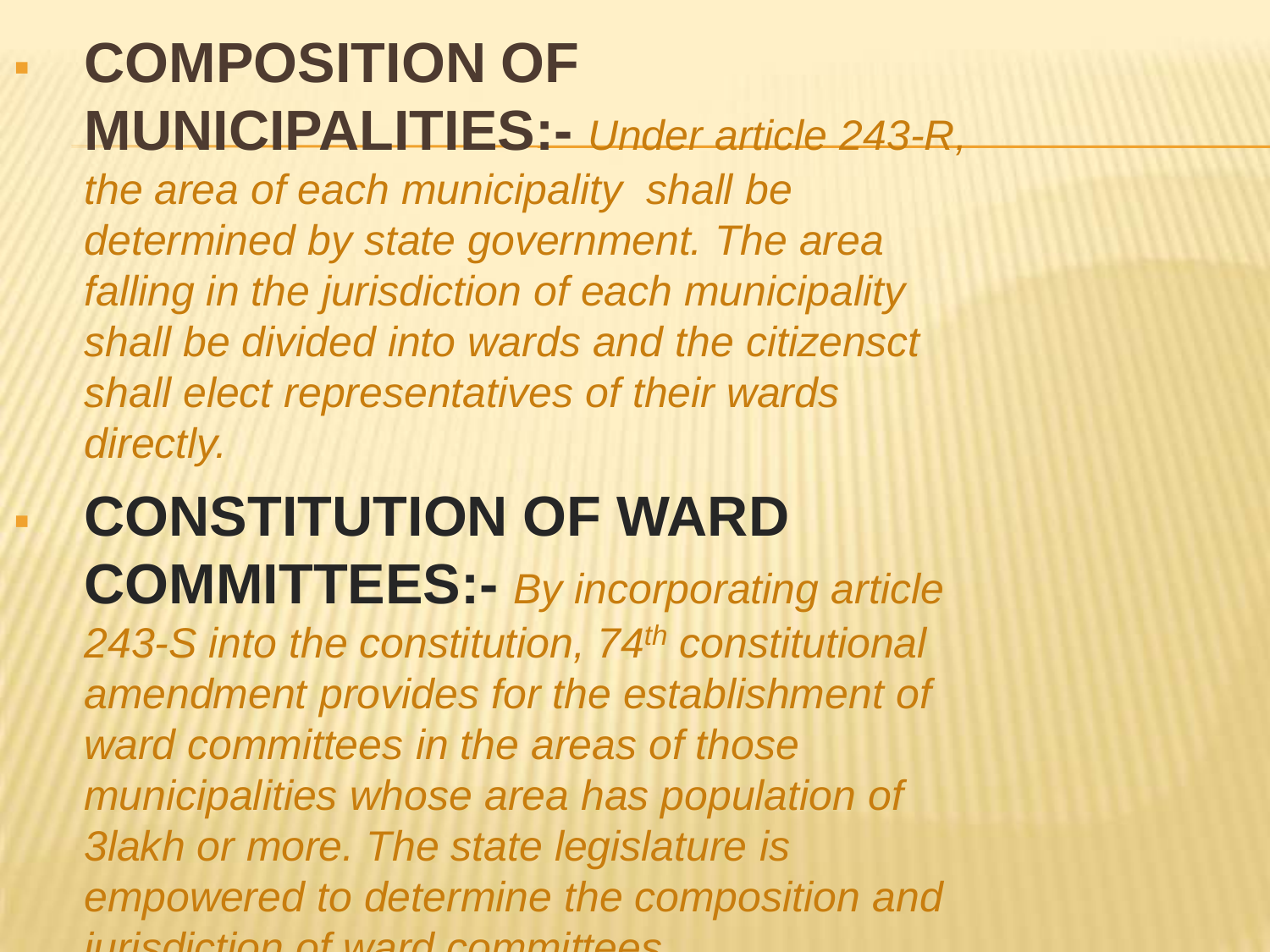### **RESERVATION OF SEATS:-**

- *In every municipality, there shall be reservation of seats for scheduled castes and scheduled tribes in Proportion to their population.*
- *1/3 of the total seats reserved for SC and ST shall be reserved for women belonging to these castes.*
- *1/3 of the total seats shall be reserved for women, in addition to seats reserved for women belonging to SC and ST.*
- *As per the provision made by the laws of the laws of the state legislature , the posts of the chairpersons of municipalities shall be reserved for SC,ST and women.*
- *State legislature by law makes provisions for the reservation of seats of other backward classes also.*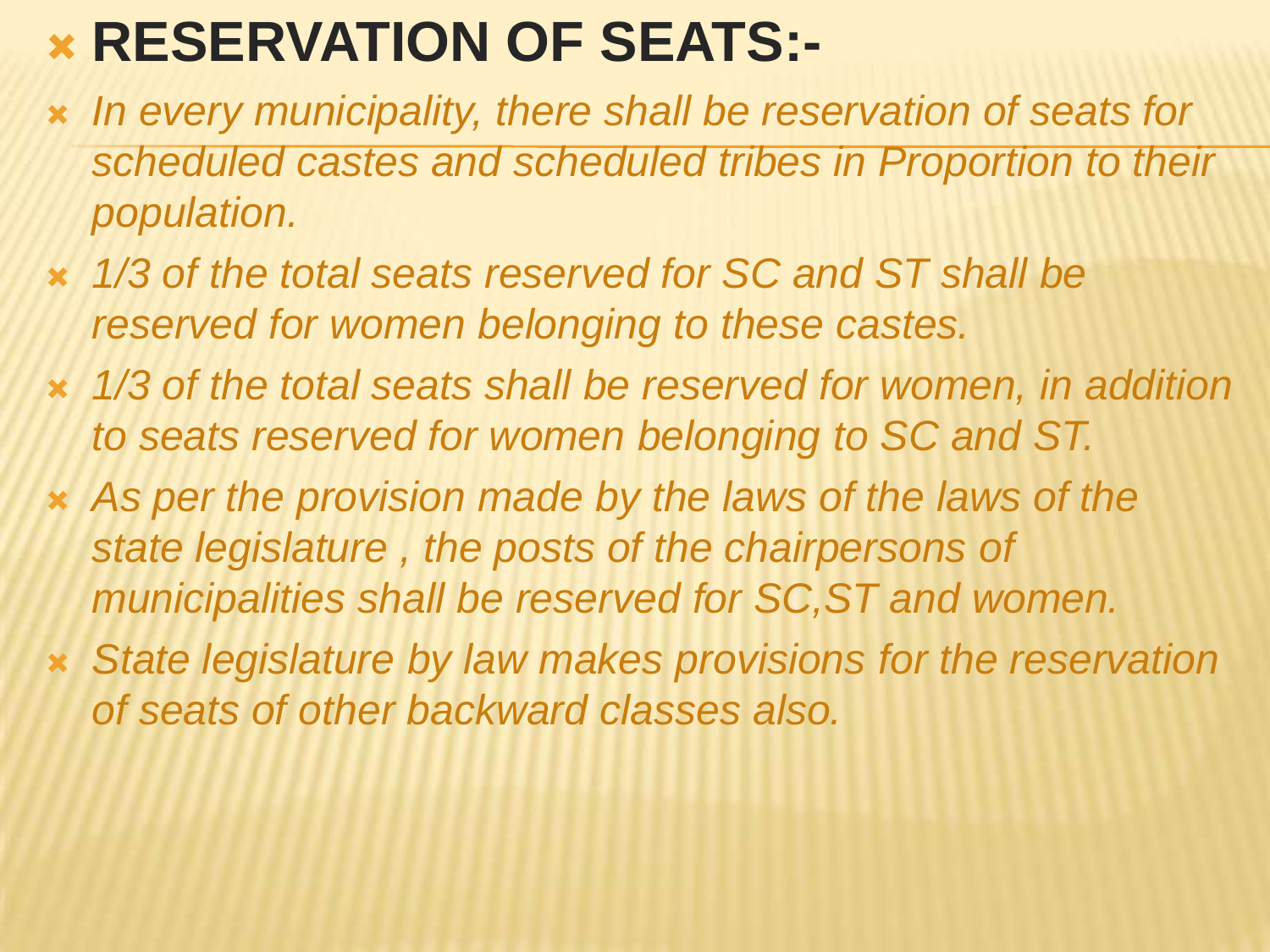### **REGULAR ELECTIONS AND FIXED**

**TENURE:-** *According to the 74th constitution amendment the tenure of urban local bodies has been fixed for 5 years. In case a municipality is dissolved or superseeded before the expiry of its normal tenuren, it shall be obligatory to hold elections within 6 months and the newly elected municipality would hold the office for the remaining 5 years.*

### **QUALIFICATION OF MEMBERS:-** *For*

*contesting election of municipalities at each level, a person shall possess the same qualifications as required for becoming a member of state legislature. But he/she must be atleast 21 years of age. A person who is disqualified from contesting the election to state legislature shall be debarred from contesting the election of municipality as well.'*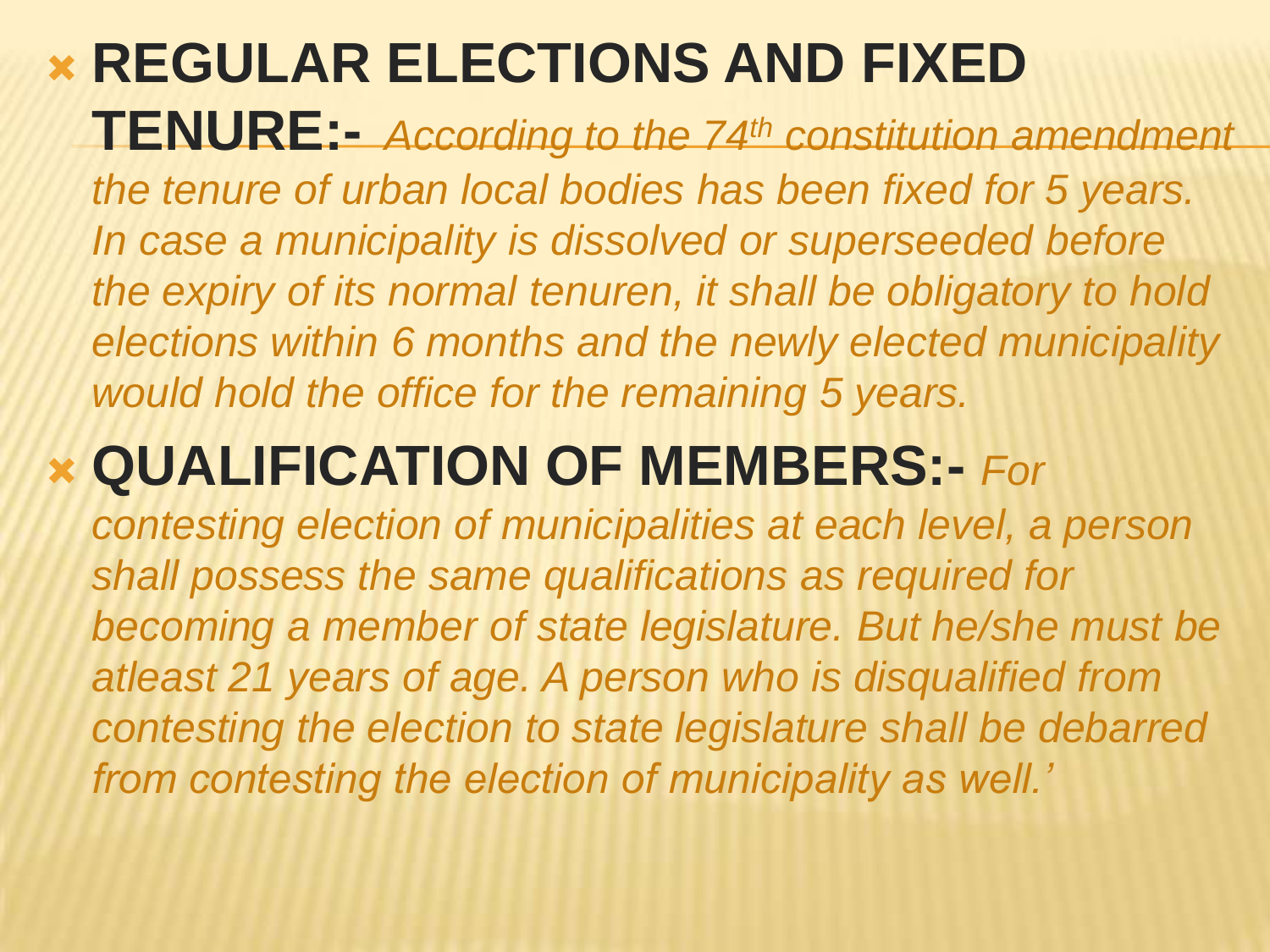#### **POWERS AND RESPONSIBILITIES OF MUNICIPALITIES:-**

- *Urban planning which includes town planning.*
- *Making rules regarding the use of land and construction of buildings.*
- *Planning for economic and social justice.*
- *Roads and bridges*
- *Public health and sanitation.*
- *Fire services*
- *Urban forestry and ecological protection and equilibrium.*
- *Removal of urban poverty*
- *Urban facilities such as parks , gardens and playgrounds.*
- *Cultural educational and artistic development*
- *Prevention of cruelities on animals.*
- *Registration of birth and death.*
- *Making rules for slaughter houses and dyeing of skins, etc.*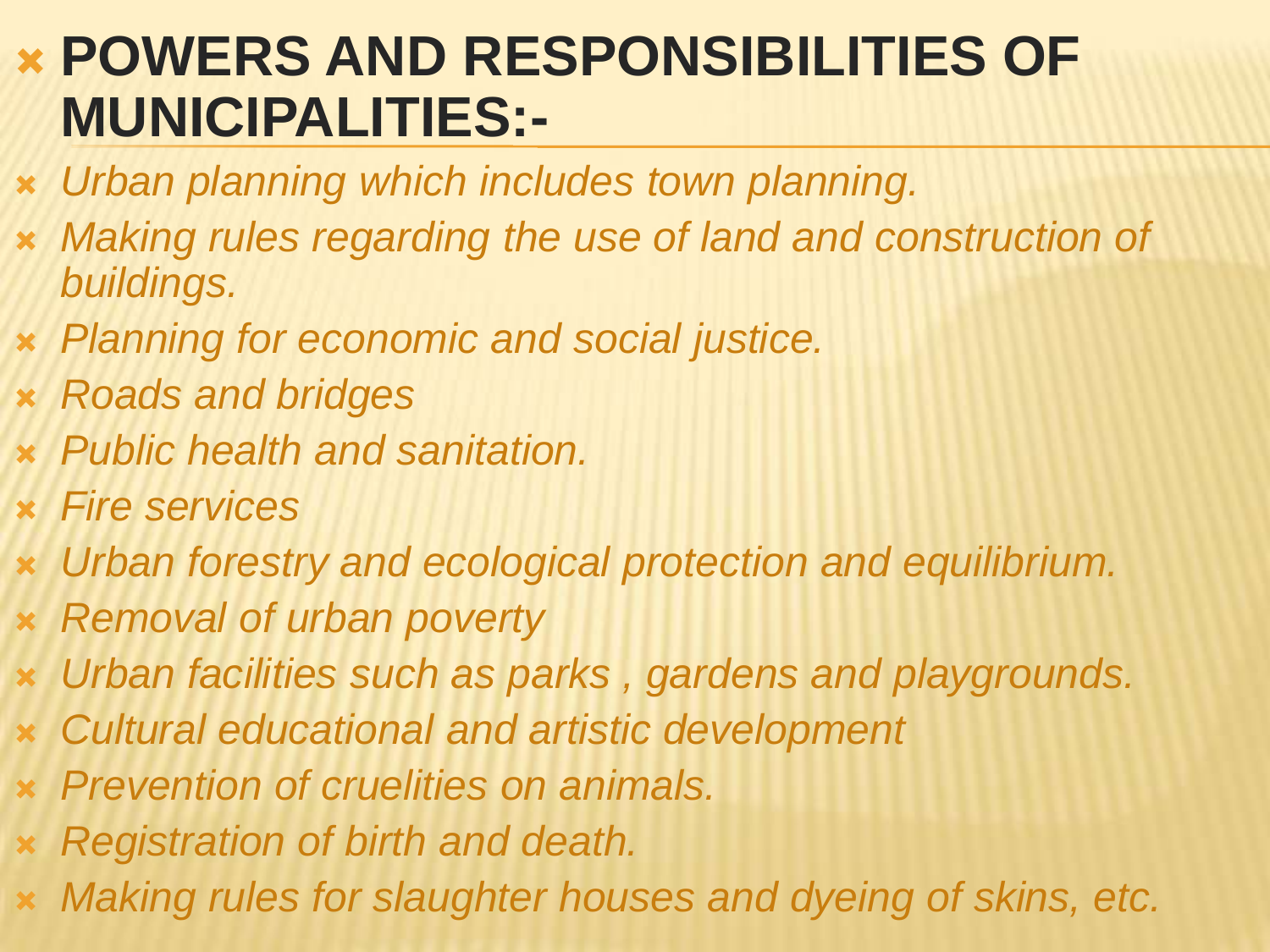### **POWER TO IMPOSE TAXES:-** *State legislature*

*can by law authorise the municipalities to impose and collect*  taxes . Under this law, some of the taxes imposed by the *state governments can be transferred to municipalities. Besides, the state government provides financial assistance to municipalities out of the consolidated fund of the state.*

 **CONSTITUTION OF FINANCE COMMISSION:-** *The finance commission constituted under Article 234-1 of the constitution shall examine the financial position of municipalities also. Thus finance*  commission shall be set up by the governor within a year of *coming into force of 73rd constitutional amendment. After this , such a finance commission shall be constituted after every five years.*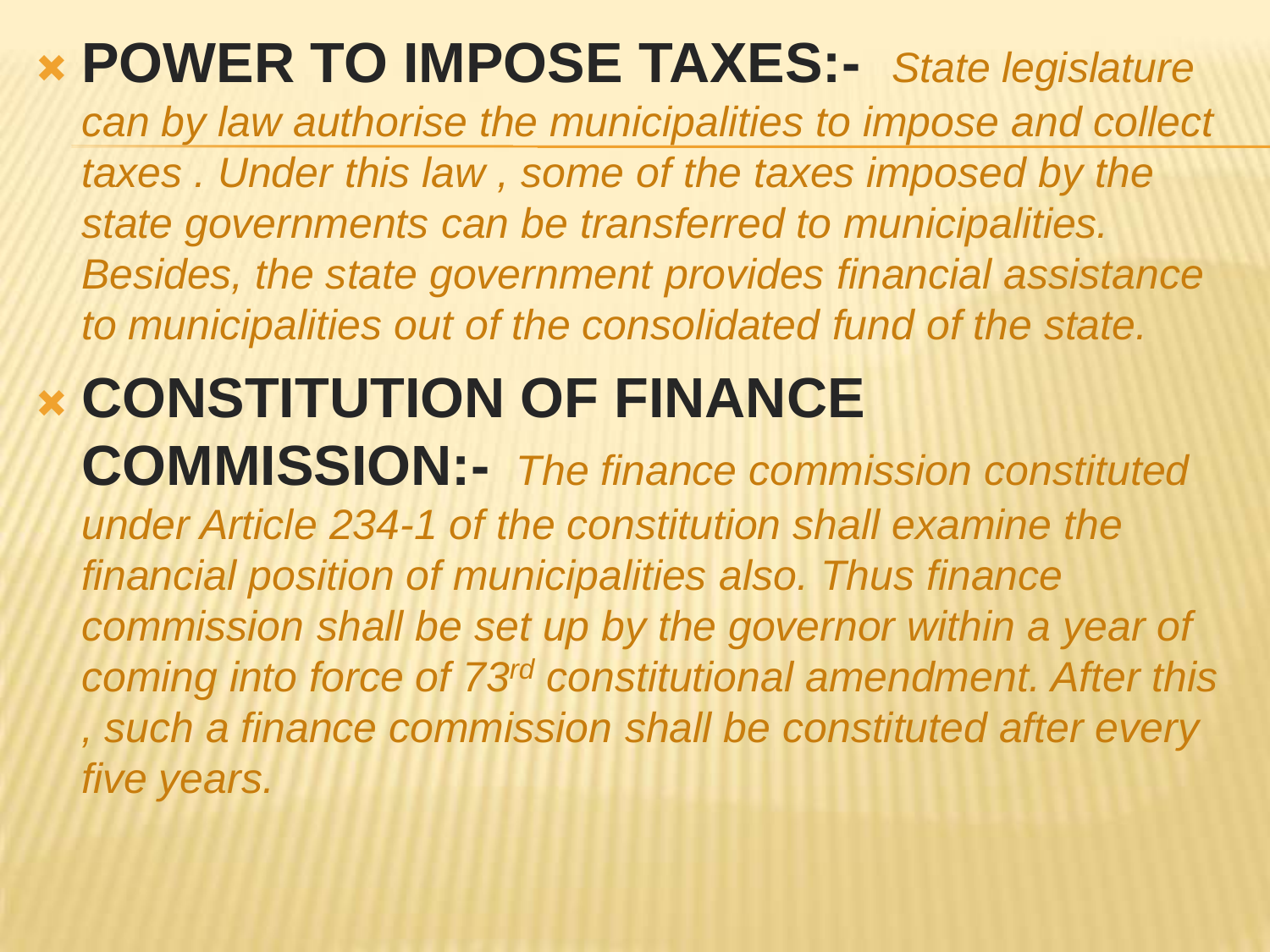### **COMMITTEE FOR DISTRICT PLANNING:-**

- *74th constitutional amendment provides for district planning committee at district level in each state. State legislature can by law make provisions for:-*
- *The composition of district planning committee.*
- *The method through which seats in the committee shall be filled.*
- *The functions relating to district planning which are to be delegated to the planning committee.*
- *The method of election of the chairperson of district planning committee etc.*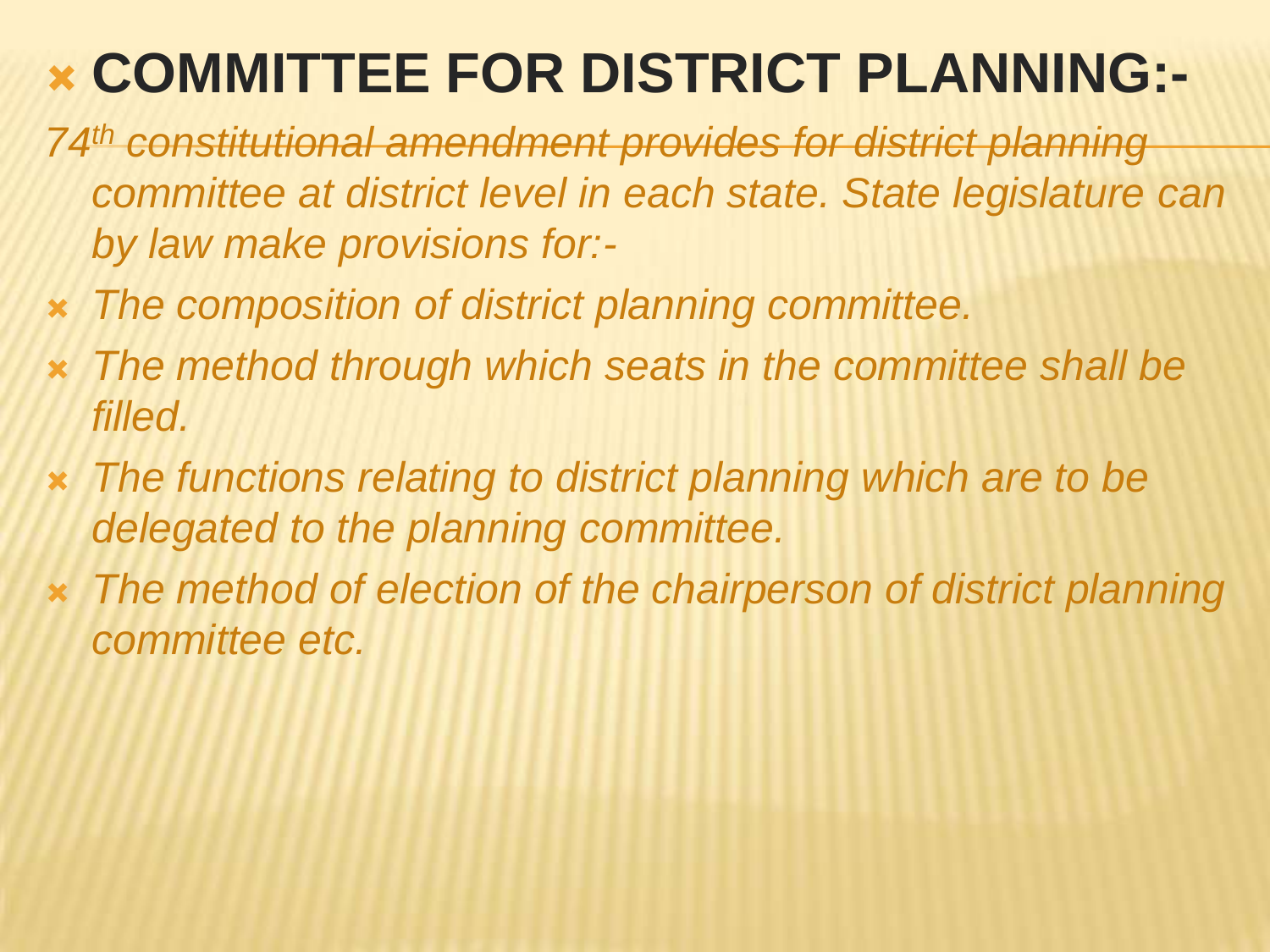### **COMMITTEE FOR METROPOLITAN PLANNING:-**

*According to 74th constitution amendment act , there shall be a committee for metropolitan planning for each metropolitan area. This committee shall prepare plan for the whole metropolitan area. By metropolitan area is meant an area having population of 20 lakhs or more and such an area has been declared metropolitan area by a public order issued by the state government*

### **EXCEPTIONS FOR CERTAIN AREAS:-**

*Provisions made under 74th constitutional amendment shall not be applicable to those areas described in article 244 of the constitution as scheduled areas and tribal areas . Similarly these provisions would not affect the powers and functions of other areas.*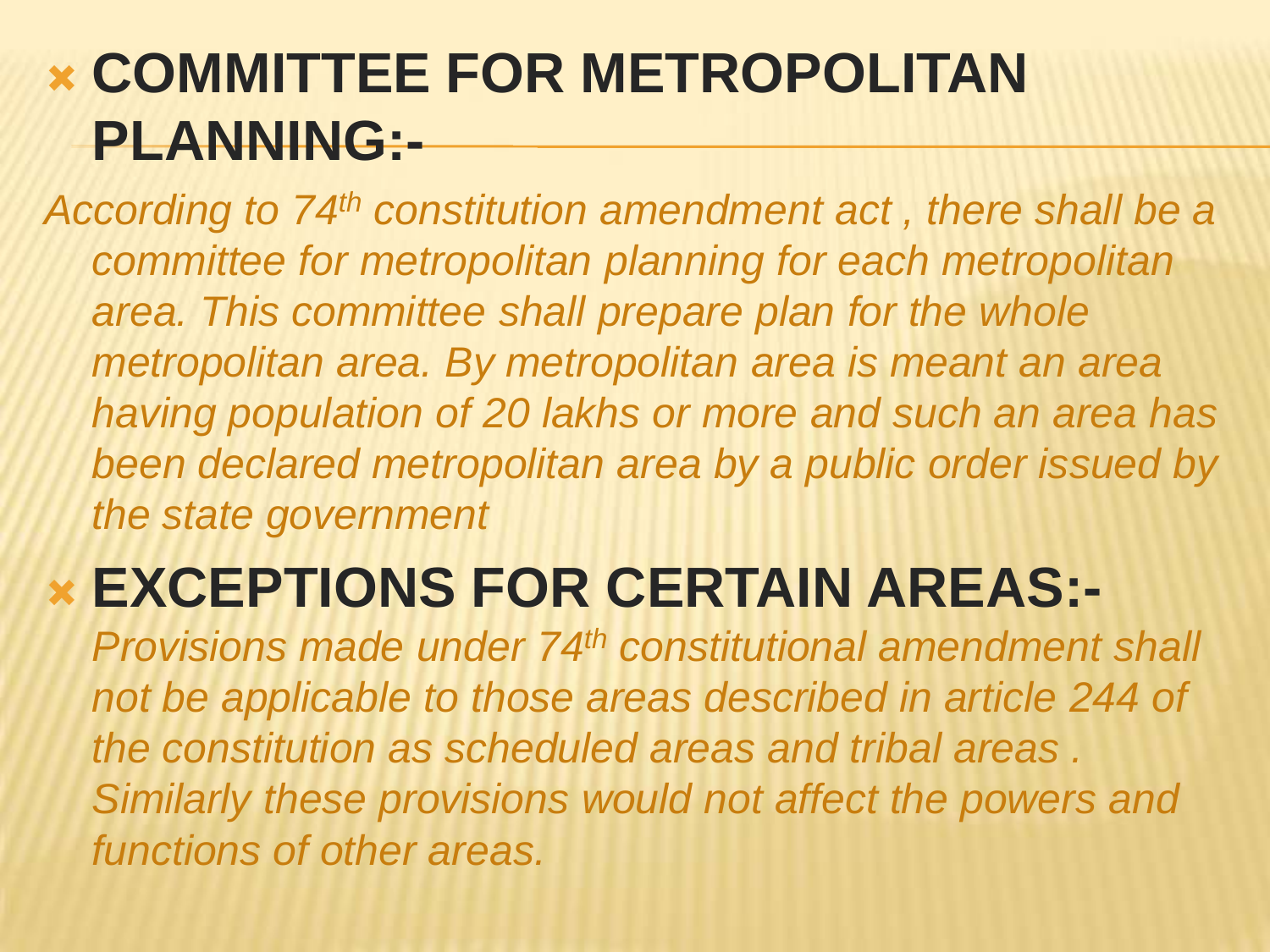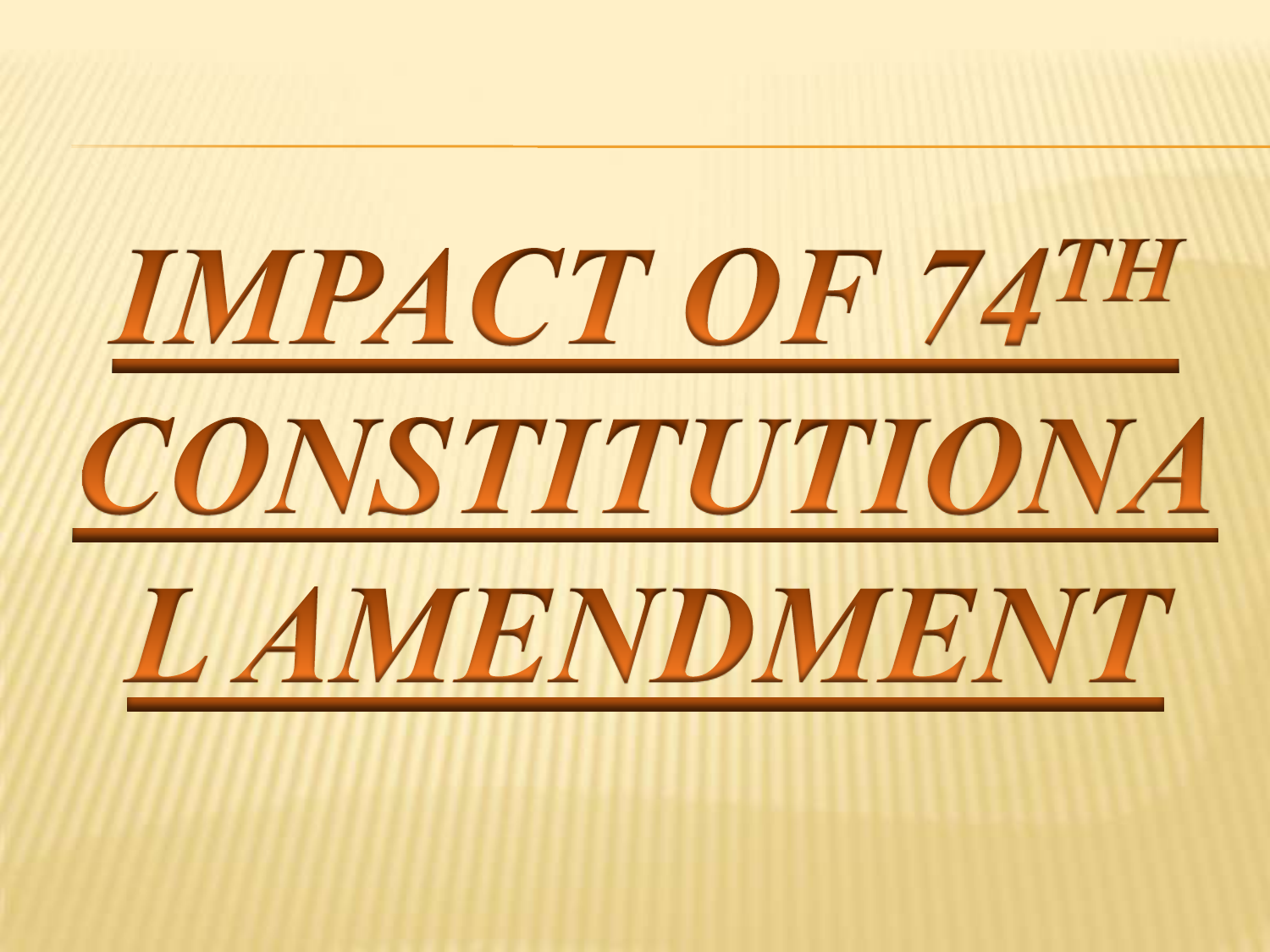While the 74th Amendment has become a lodestar for civic activism in many cities, it has certain inherent limitations. Many of its key provisions are not mandatory for the State government. The functions listed under the 12th Schedule — which a State government is expected to devolve to the local government — do not include essential civic issues such as urban transportation, housing or urban commons. The 74th Amendment also contains an industrial township exception whereby a municipality need not be constituted in areas which are declared as industrial townships. These provisions have been employed by State governments to keep local governments weak.

×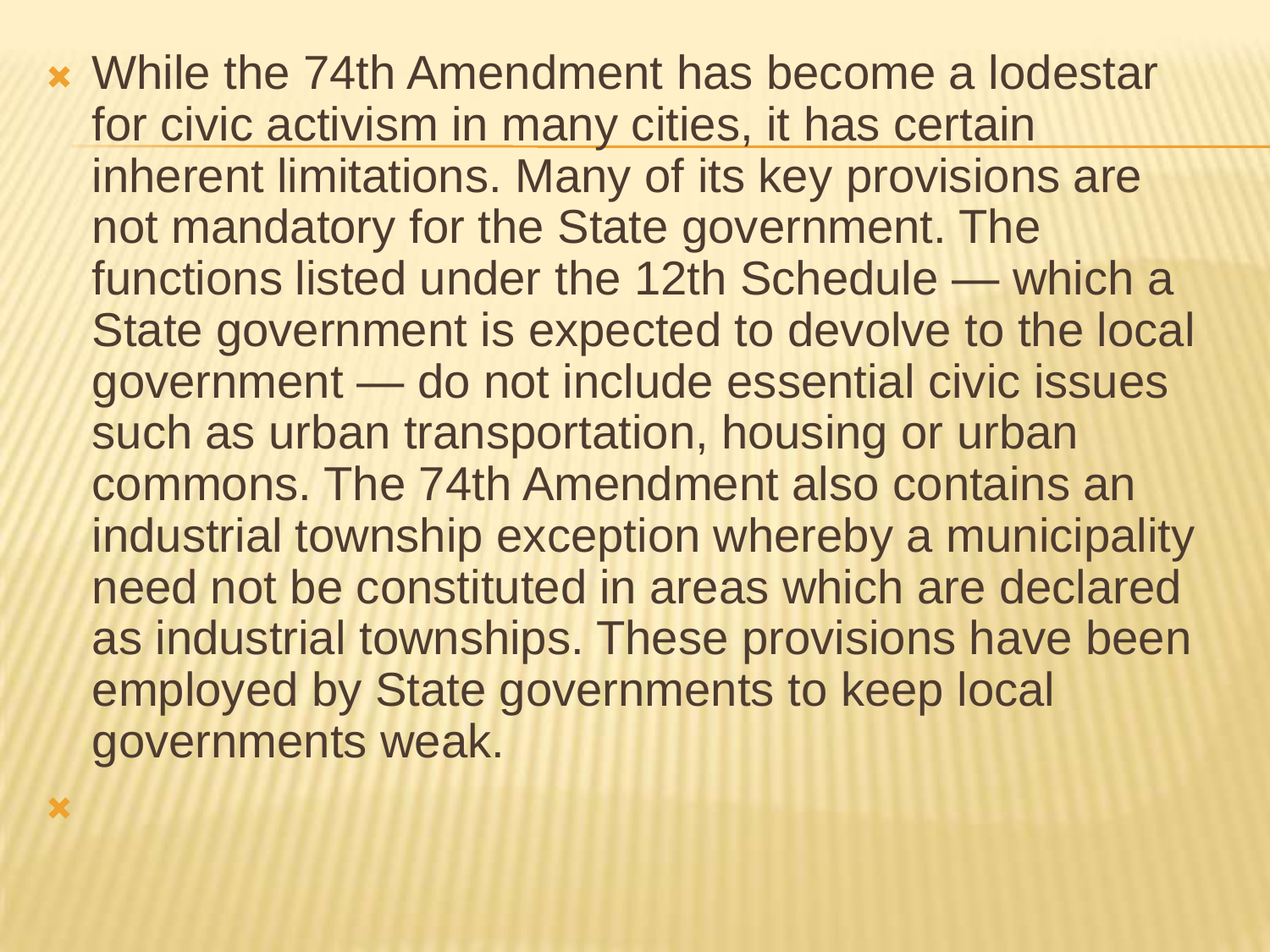Civic activism has often been focussed on the creation of two bodies mandated by the 74th Amendment — ward committees and metropolitan planning committees. However, an over-reliance on such semi-representative bodies does not augur well for creating a genuinely democratic city government. In fact, civil society's fixation with nominating its members into ward committees can further depoliticise local governments and make them captive to the interests of certain elite resident welfare associations. Instead of distrusting them, we must acknowledge that local governments are inherently political spaces where multiple interests compete.

×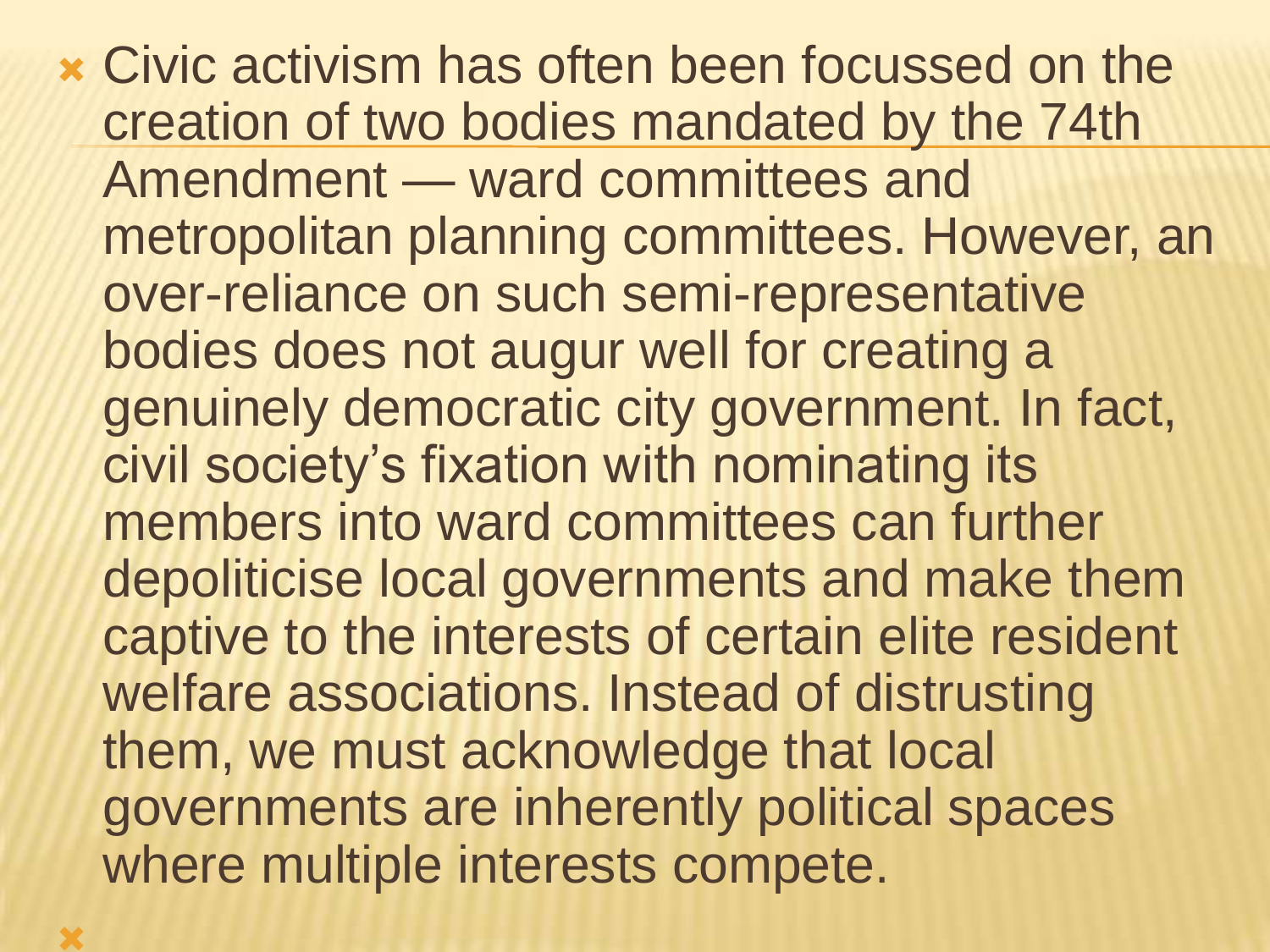As cities struggle to meet the basic needs of their inhabitants, we must re-examine the existing modes of organising power in urban India. Unlike the 73rd Amendment which provides for three levels of panchayats (village, taluk, and district levels), power in urban areas is concentrated in a single municipal body (whether it is a municipal corporation, municipal council or town panchayat). However, as Indian cities have grown exponentially over the last 25 years, with some crossing the 10 million population mark, we must rethink the present model of urban governance that vests power in a singular municipality. While urban governance reforms can take multiple shapes, they must be foregrounded in the political empowerment of local government that furthers local democratic accountability.

×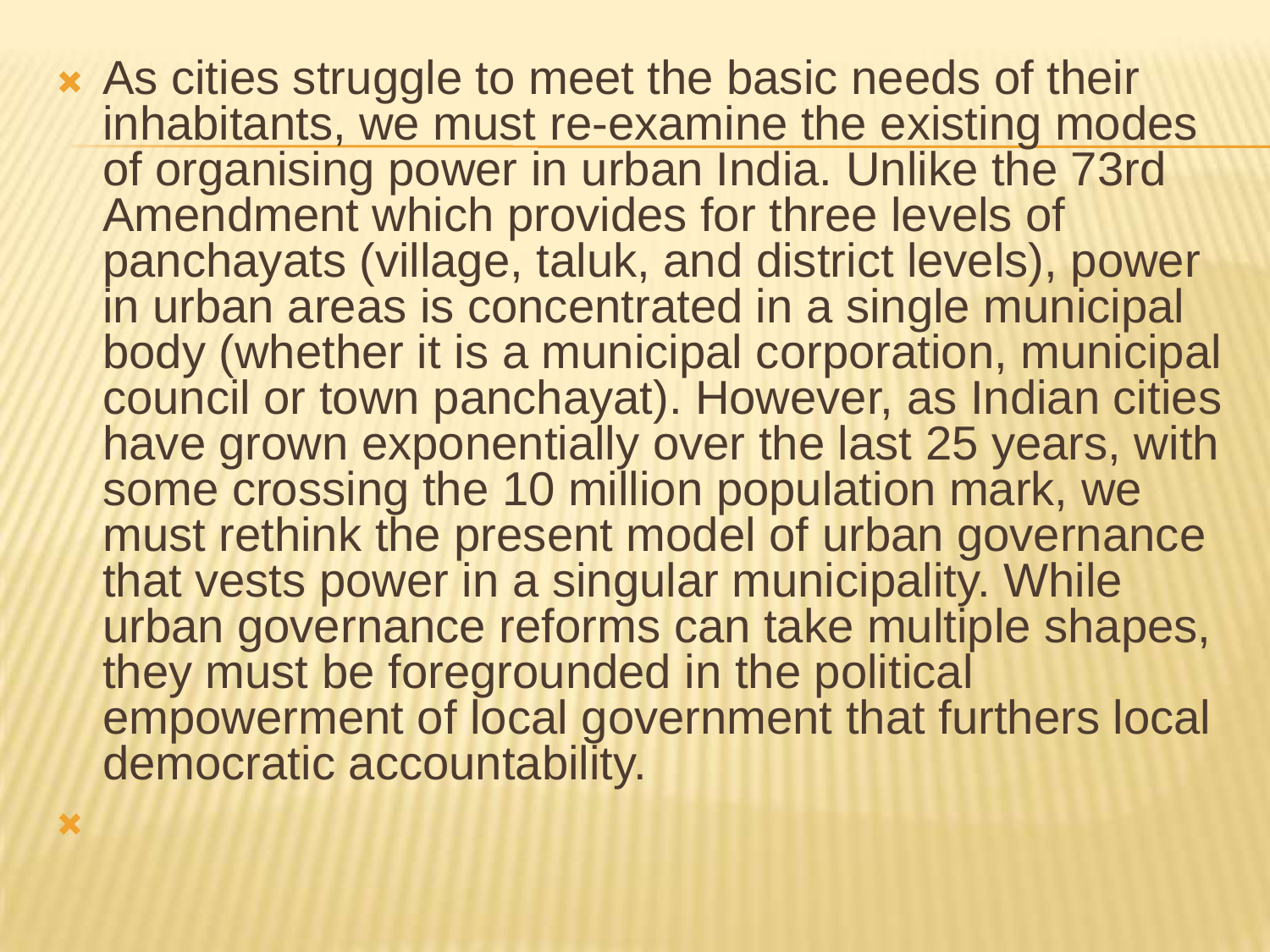# EVALUATION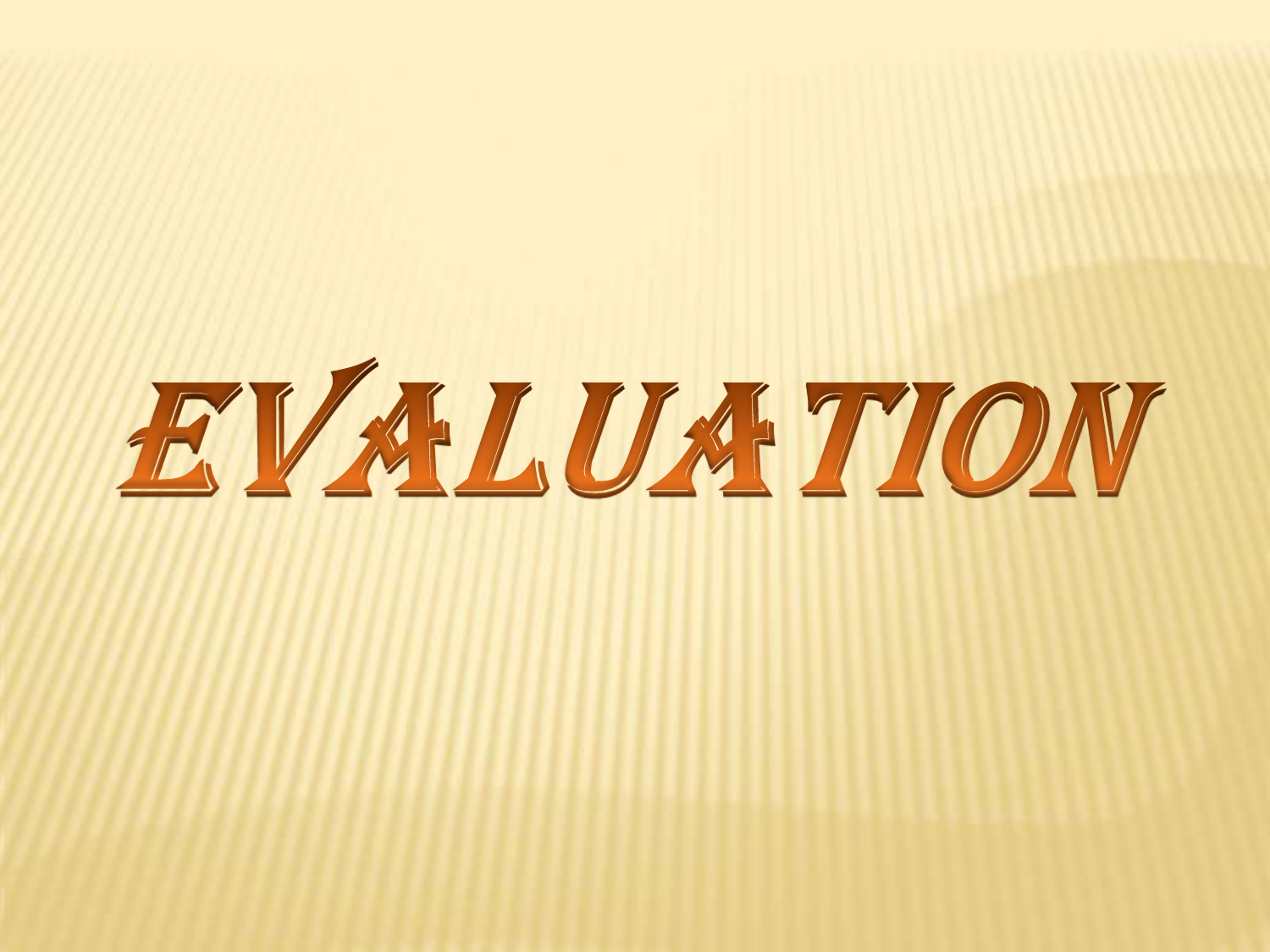*Twenty-five years ago, the [Constitution](https://www.thehindu.com/tag/1353-1349/constitution/?utm=bodytag) [u](https://www.thehindu.com/tag/1353-1349/constitution/?utm=bodytag)nderwent what is arguably its most significant transformation with the passage of the 73rd (mandating the creation of panchayats) and the 74th (creation of municipalities) Constitutional Amendments. While the 73rd Amendment came into force on April 24, 1993, the 74th Amendment came into effect on June 1, 1993. As the Central Government's Smart Cities mission completes three years this month, it's the right time to examine India's tryst with municipal governance. Much has been written about the failure of States to implement the provisions of the 74th Amendment. However, it is important to examine concerns in the underlying constitutional design of urban local governments and the politics impeding this Amendment's operation. The "implementation failure" narrative tends to focus on how local governments are financially constrained and do not have the administrative capacity to carry out its*  functions. It is also important to explore how urban local governments are *actively disempowered and depoliticised as an institution.*

*Much has been written about the failure of States to implement the provisions of the 74th Amendment. However, it is important to examine concerns in the underlying constitutional design of urban local governments and the politics impeding this Amendment's operation. The "implementation failure" narrative tends to focus on how local governments are financially constrained and do not have the administrative capacity to carry out its functions. It is also important to explore how urban local governments are actively disempowered and depoliticised as an institution.*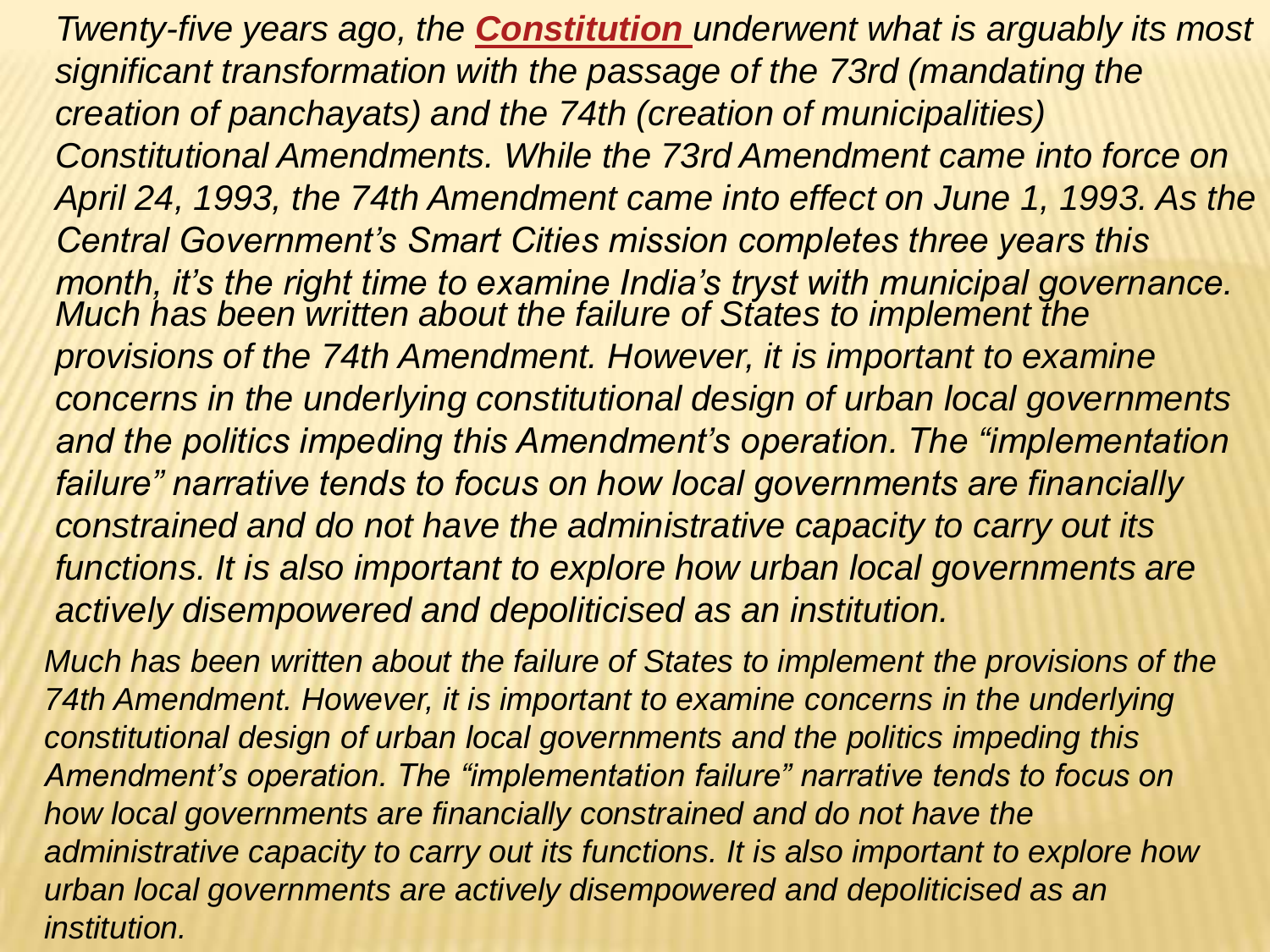